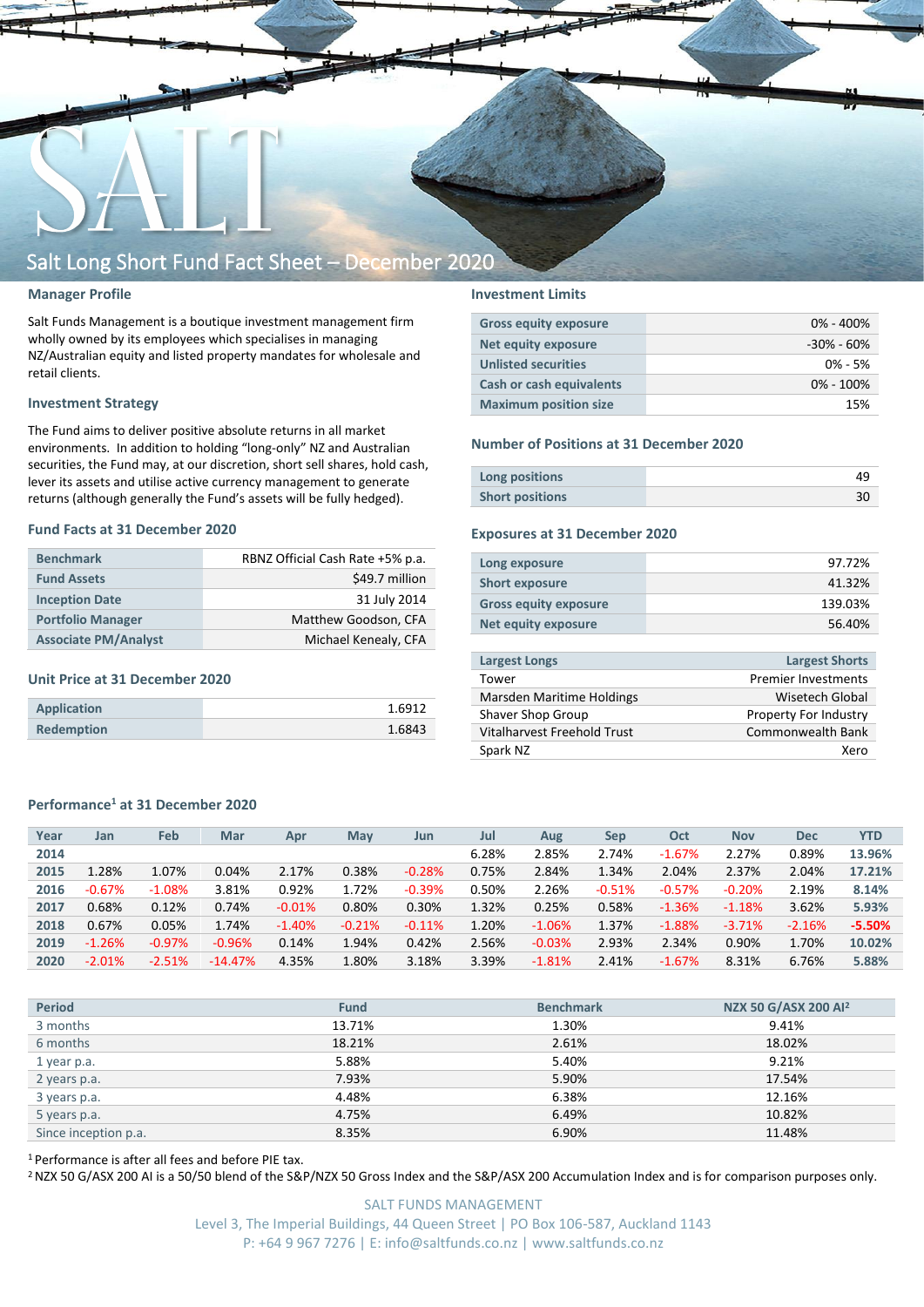# Salt Long Short Fund Fact Sheet December2020 Page 2 of 6

### **Country Allocation at 31 December 2020 (Gross Equity Exposure) December 2020 Individual Stock Contribution**



### **Fund Commentary**

Dear Fellow Investor,

Following on from November's record performance of +8.31%, we are pleased to report that December was another outstanding month for the Fund, with a return of +6.76%.

Stock selection was again extremely strong from both sides of the ledger, factor performance wasn't the headwind that it had been earlier in the year and we continued to run net length in the mid-50% region. This limited the headwinds from the short side against a generally strong market backdrop.

While the net length of +56.6% may appear very long, we are not simply riding a rising equity market while masquerading as a long-short fund. Firstly, 8% of the net length comes from quasi-cash positions in Vitalharvest (VTH, under takeover) and 360 Capital Total Return (TOT, a cashbox at a large discount).

Secondly, about 8% of the net length comes from longs in other real estate stocks and another 5% comes from Spark. This has been a winning strategy given the outperformance of TINA stocks (there is no alternative) in the frantic quest for yield at any price but we are starting to trim these names and will likely continue to do so in the weeks ahead. As we discuss shortly, while TINA stocks largely ignored the moderate rise in bond yields in late 2020, we think yields may rise further in 2021 and these stocks will underperform.



Thirdly, we continue to keep a close eye on how we are performing on negative days. It is important that we fall by less than the market and preferably rise when there is a selloff. This continued to be the case in December. There were nine down-days for the 50/50 index of Australia and NZ, with an average return on those days of -0.49%. The Fund was up on eight of those nine days and delivered an average return of +0.32%. Interestingly, our average return on the eleven up-days in the month was a very similar +0.35%.

This is clear evidence that the Fund is continuing to deliver returns that are truly uncorrelated to equities. What really matters for the Fund is stock selection and relative factor performance (e.g., growth, value, momentum) versus how the Fund is positioned. Over time, we are providing equitylike returns with no correlation to equities. That may seem merely interesting given the backdrop of a raging bull market but it will really matter to have alternative sources of return in your portfolio when the bull market eventually but inevitably ends. Perhaps that will be in 2021.

Setting the scene for what might lie ahead, markets have ended 2020 against a backdrop of investor euphoria. For the current nano-second, generalised optimism seems wellplaced. Vaccines appear to be working, so the outlook for economic and earnings growth is very strong once reopenings occur. At the same time, central banks appear happy to run extraordinarily loose monetary policy settings.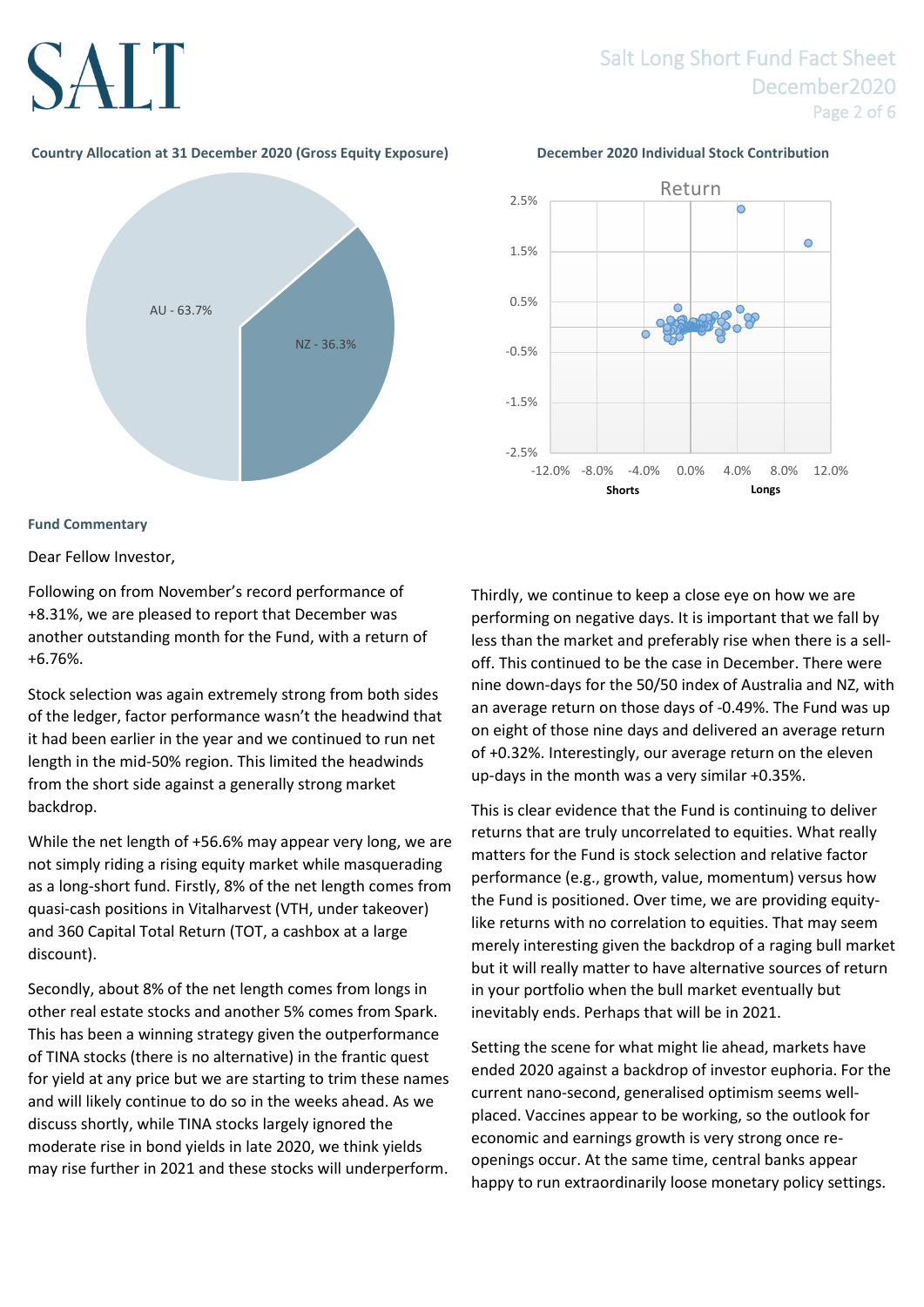Investors earn nothing in term deposits, so there is no alternative, buy equities.

This brings us to the first of a number of key questions that will determine performance in 2021.

### **1) Can remarkably bullish investor sentiment be sustained?**

There can be little doubt that the shoeshine boy is invested in this market and then some. We see signs everywhere of over-stretched investor enthusiasm but the hard part is the timing and nature of the catalyst that ends this. Possible candidates include some macro, viral, or political shock or a lift in bond yields due to inflation emerging. A wall of money would rush for a very small exit door at the same time.

The renewed interest in equities was exemplified by a motherhood and apple-pie NZ Herald article on Jan 5, "*New To The Sharemarket. What You Need To Know?"* Markets around the world are awash with new money, bringing back uncomfortable memories of 1987 and 1999. Just a few examples that we have seen:

- i) ETF inflows are off the scale and beginning to distort the prices of the underlying securities that they invest in. The ARK Innovation ETF (ARKK) is the poster child for this but there are many others. The iShares Global Clean Energy ETF's listed in the US and UK have surged from US\$2.5bn to over US\$10bn over the last two months and have dramatically impacted the Meridian Energy and Contact Energy share prices. In a piece of vicious circularity, the ETF share prices rose by 20% in each of November and December as they bought ever more of the 30 stocks that they have to own. We have even noticed one or two of the Smartshares ETF's starting to impact share prices in less liquid parts of the NZ market. It's not hard to see the seeds being sown for an illiquidity crisis when some unknowable catalyst reverses these flows and sees forced selling. To every cycle there is a season.
- ii) US call option volume has soared to 2.5x the levels it was at the start of the year. The gamification of such trading on Robinhood is a key driver of this. According to the New York Times, Robinhood users trade 40 times more than Schwab users, with option trades being 88x greater relative to account size. At the same time, call options are disproportionately expensive versus puts for a given level of volatility. This will surely end well.

# Salt Long Short Fund Fact Sheet December2020 Page 3 of 6

- iii) Tesla rose by 743% in 2020 because…. They should use their absurd valuation to buy a profitable business but that would be a bit like the Yahoo/Time Warner deal in 1999.
- iv) According to a WSJ article sourcing Jay Ritter, the median revenue multiple for a US tech company on its first day post-IPO in 2020 was 23.9x versus a typical 6x for most of the period post the Nasdaq bubble from 2001-2019.
- v) In 2020, there were 19 IPO's that doubled on listing day versus 25 in the entire decade prior. As an example, Airbnb priced its IPO at \$68 and closed day one at \$144.70 after hitting as high as \$165. Out of 18 trading days, it has moved by more than 3% on 70% of them. Doordash priced at \$102, closed at \$189.51 on day one and has since ebbed to \$139 on similar volatility.
- vi) Numerous measures show very extended sentiment levels. For example, the Citigroup Panic/Euphoria model hit a level of euphoria in mid-December that was last seen in early 2000 and implies a 100% chance of a market decline over the next 12 months (or a 100% chance of their model being reestimated!) The CNN Fear & Greed measure briefly hit "extreme greed" before pulling back to neutral late in the month.
- vii) Short selling levels are extremely low. Estimates we saw mid-month showed that the median S&P500 stock has only 1.6% shorted versus 2.1% a year ago. Australian data also shows a sharp decline.

### **2) Will inflation rear its head and drive higher yields?**

We see this as the key risk for 2021 or perhaps 2022. As argued last month, the housing boom is lifting housing costs and rents; labour costs are rising as immigration has halted and the minimum wage is being lifted; prices in transport and accommodation may surge upon re-opening; and an inventory shortage is lifting prices across a huge range of goods, with part of this being short term due to Covid-19 but part of it reflecting a paradigm shift of more permanent deglobalisation.

We repeat last month's chart that was sourced from ANZ Bank showing a surge in household inflation expectations. Similarly, the December ANZ Business Confidence Survey showed firms' selling price intentions rose from +26.1 to a very high +35.1 over the month. The RBNZ has over-cooked this – no wonder long bond yields are rising. They have plenty of further upside potential from their extremely low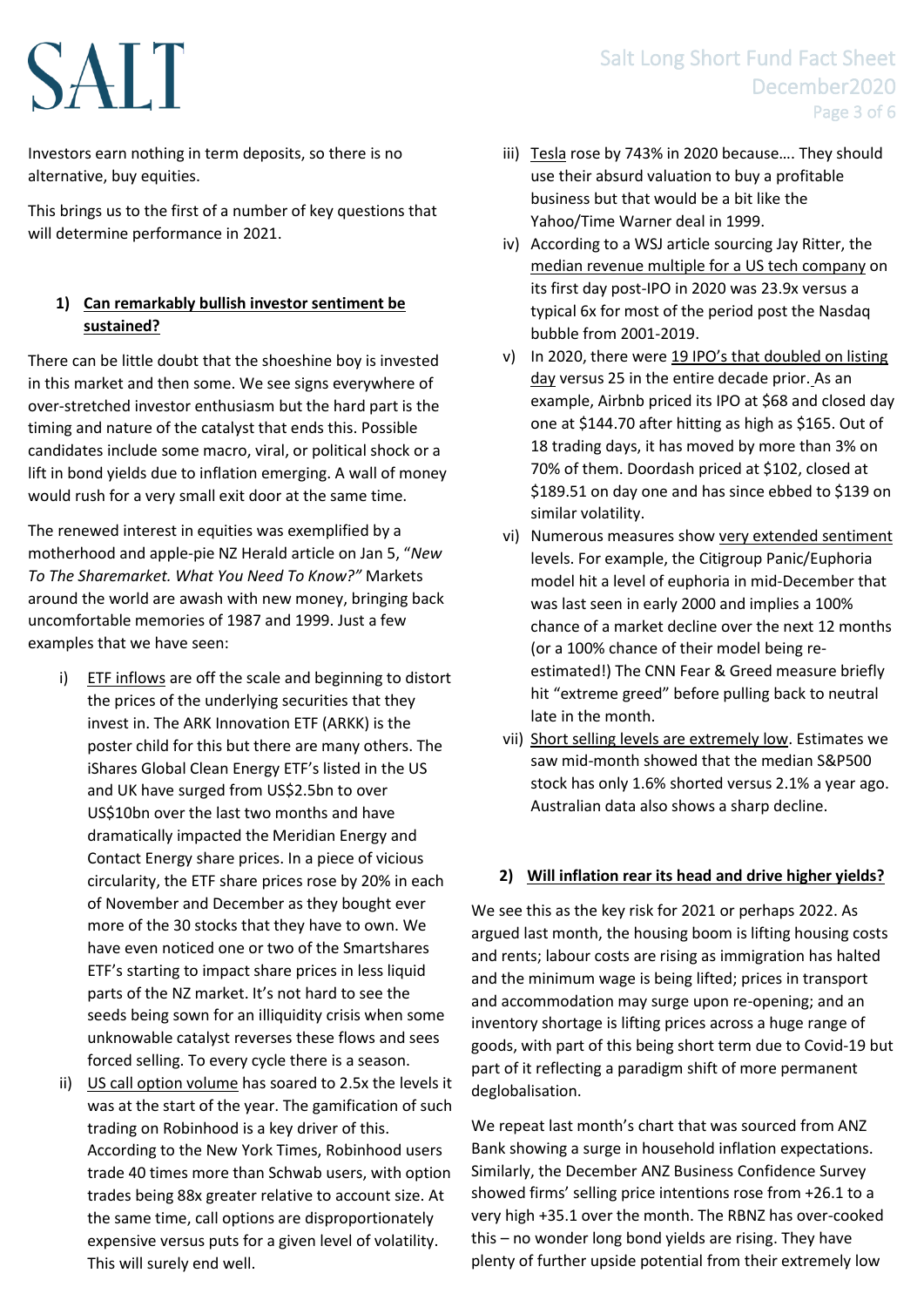levels. Who on earth would want NZ bonds at 0.9% when CPI inflation is running at 2%+? The RBNZ may choose to hold yields down right along the curve but this would spark a weaker NZ\$ and even more inflation.



### **3) Will the TINA and GAAP stock boom come to an end?**

While cyclical stocks did very well in the December quarter, the cheer-leading GAAP (growth at any price) and TINA (there is no alternative) darlings also generally continued to rise despite bond yields in NZ rising from 0.46% to 0.99%. On the TINA front, NZ property stocks rose by 8.5% in the quarter, while on the GAAP front, the S&P/ASX200 Information Technology Index rose by +24.7%. Neither of these make any sense given the rise in bond yields.

The valuation convexity at very low bond yields is huge. At an unchanged equity risk premium, we estimate the NZ fair value PE falls from 40.9x to 32.9x with such a move. That's fine if you are a cyclical and benefitting from top-line upgrades but the risks are sizeable for other names and they may begin to notice soon, even though they didn't in the last quarter. There is a strong chance that TINA and GAAP underperform in 2021. We are lowering our net length in the former and we are well short the latter.

## **4) Will cyclicals continue to outperform?**

Here I will lean on my economist training and answer yes and no. Overall, we have been bullish on cyclicals throughout the December quarter and this has been rather helpful. As argued above, we see long bond yields continuing to rise and yield curves steepen. This typically goes hand in glove with cyclical outperformance as earnings upgrades more than offset the negative discount rate impact.

In fact, this performance by cyclicals is a key reason why equity markets have historically tended to be a good hedge against inflation until around the 3% region. That is where higher discount rates have offset earnings upside. We do wonder if that trade-off will kick in at a lower inflation level this time around given how low discount rates are presently (it doesn't take much of a rise to have a big valuation impact).

To give a flavour and examples of where we like cyclicals, we are strongly positioned in soft commodities (Graincorp, United Malt), retail (Shaver Shop, Turners), finance (Kina and Turners), coking coal (Coronado), mining/infrastructure services (Emeco, Cardno, Intega), hotels (MCK) and residential land development (Peet, CDL Investments).

We see four cyclical areas to be wary of. Firstly, we are avoiding structurally challenged value traps. Some have actually done quite well in the Covid-inspired 2H20 surge but we are not huge fans of shopping centres, department stores, printing companies, blacksmiths et al.

Secondly, a lot of speculative froth is building in parts of the rare earths and clean energy metals segments. Easily extractable lithium and graphite are very common in the earth's crust. Australian base metals exposures also strike us as having already priced in strong upside scenarios.

Thirdly, we don't like the balance of risks for iron ore. Brazilian (and other) production will rise sharply later this year, China is making noises about keeping a lid on steel production and a huge African production increase looks set to be financed by China in the medium-term. Brazil will expand ahead of this.

Fourthly, a number of cyclical names have run far too hard on the "Covid-19 nesting trade", with a big multiple being applied to earnings that have a large one-off component. We are cautiously shorting such names when they have strong days.

### **5) Will Covid-19 vaccines work and allow re-opening?**

Our assumption, which is very much in line with consensus, is that immunity from past infections combined with encouraging results from the various vaccines will see much of the world re-open in the second half. Consequently, we have used the latest bout of Covid-19 fears and shutdowns in various countries to buy attractive re-opening longs such as Redcape Hotels and United Malt Group and cover off shorts such as Auckland Airport and Air NZ.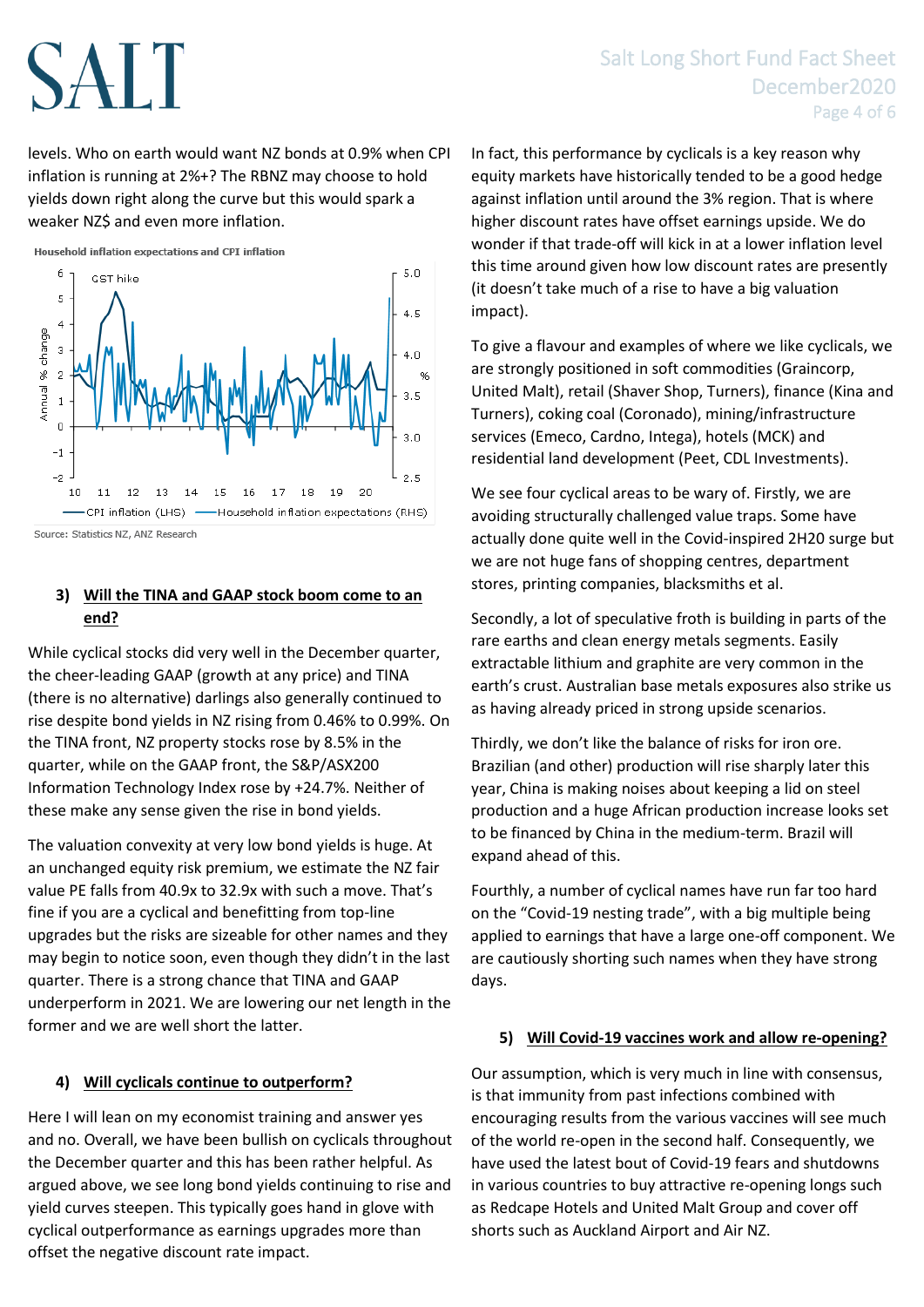# Salt Long Short Fund Fact Sheet December2020 Page 5 of 6

The obvious risk is that the Covid-19 virus mutates and the vaccines prove ineffective or they need to be tweaked and given annually. Cautious governments might then hesitate to re-open. We are not scientists (obviously!) but this is a tailrisk that bears watching.

Returning to the performance of the Fund in December, we delivered a return of +6.77%. Markets were relatively strong, with NZ +2.5% and Australia +3.0%. Against this backdrop, our long book delivered a very strong 6.76%, while our short book was almost as pleasing, in that it returned +0.01% despite the strong market headwind. Our closely followed "winners to losers" ratio was an excellent 71%, with the magnitude of the largest winners being far greater than the largest losers. Some of this ratio was a mix effect of having more longs than shorts in a strong up-month but the ratio within our longs was 83%, while it was still a respectable 53% in our shorts.

The largest positive by quite some distance was our large long in Pacific Edge Biotechnology (PEB, +71.8%) which surged from \$0.71 to \$1.22 on bullish broker initiations, with price targets up to the mid-\$1 region. Our only comment is that any "fair value" at this stage of PEB's life cycle has a huge band of uncertainty around it. However, they are a small company in a huge market with a testing technology that has now been endorsed by some of the industry's leading players. In 2021, we expect to see significant newsflow and progress that will hopefully validate the upside valuation cases.

The second stand-out tailwind was another large longstanding long in Tower (TWR, +17.4%). Just why it moved so strongly during the month is a little hard to pin down especially as several weather events during the month make it likely they will be hit on their full reinsurance excess again in 2021. However, it remains on a very low multiple and the key balance sheet risk of their dispute with the EQC has now been cleaned up, leaving them replete with funds. This puts them in a position to pay dividends, do share buybacks and grow strongly both organically and inorganically. A small step in the latter was their purchase of a boat insurance referral agreement from Club Marine, which is exiting the market.

There were a number of other solid contributions, with these being led by our short in IDP Education (IEL, -18.9%). We cannot fathom why this provider of student placement services and English language tests is on a PE of 50x Jun22 earnings, when these largely assume a return to normality and will require downgrading. Smaller winning longs included Turners & Growers (TGG, +6.4%); Turners (TRA, +8.4%); Emeco Holdings (EHL, +9.6%) and Kina Securities

(KSL, +7.1%). KSL's purchase of Westpac in PNG and Fiji is an absolute game-changer, with the stock now being on a forward PE of just 3.8x Dec22 earnings which assumes little in the way of cost synergies. Country risk is high but PNG should benefit given a generally strong outlook for commodities. A PE multiple of less than 4x coupled with a strong growth outlook grabs our attention!

Our detractors were far smaller than our contributors and were somewhat random in nature. They were led by moderate damage from an unsuccessful attempt to short Meridian Energy (MEL, +15.4%) into the face of a truly wondrous ETF bubble.

As we wrote last month, MEL is one of 30 stocks in the S&P Global Clean Energy Index with a weighting of around 5.5%. Two huge clean energy ETF's are benchmarked to this index. At the time of Joe Biden's election, these had assets of US\$2.5bn. They grew to US\$5.5bn at end-Nov and are now around US\$10.5bn as this is written. This is no doubt being added to by active funds of a similar persuasion. The two passive funds alone now hold around 10% of the MEL freefloat and we are seeing dot.com like price moves of 7-8% in a day. As this is written, MEL farcically rose +15.8% on Jan 5. Never mind that MEL is absurdly expensive on any free cashflow based metric.

This is a classic example of passive starting to become too big for the underlying securities that comprise it. MEL will likely be rebalanced down in the index but this is unlikely until April and who knows where it will be by then. We used a fleeting pull-back to cover most of the short and will be rather cautious in trying again. However, when it cracks, it will crack into an abyss.

Other headwinds were small in nature and were led by a random price move in the engineering and environmental consultancy Intega Group (ITG, -8.3%). ITG has a strong balance sheet, is on a Jun22 PE of 7.7x and has tailwinds from its sectoral exposures. It has been somewhat rudderless since being spun out of Cardno Group and we note that the private equity house Crescent Capital still owns 49.2% of it, while the activist investor Viburnum has over 6%. ITG has announced but not yet implemented a 10% share buyback.

Other modest detractors included a small random price decline in the trustee company, EQT Holdings (EQT, -4.3%); a premature attempt to time the end of the iron ore cycle by carefully re-shorting Fortescue Metals (FMG, +28.5%); and a continued march upwards by our short in the egregiously expensive Xero (XRO, +10.8%). The rise in bond yields over